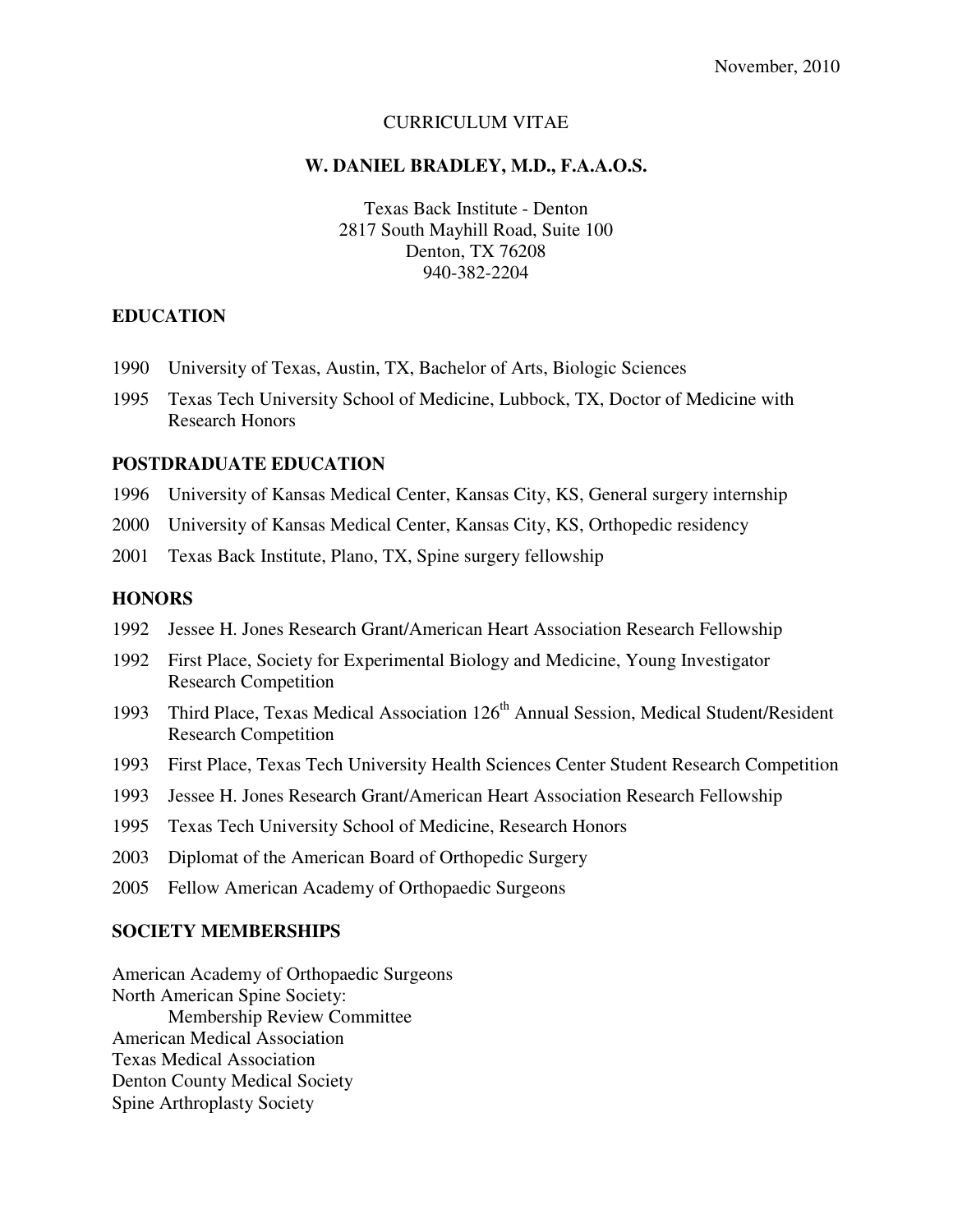### **PUBLICATIONS**

1. Newport, ML, Williams CD, Bradley WD: Mechanical strength of scaphoid fixation. J Hand Surg (Br) 21:99-102, 1996

# **CURRENTLY SUBMITTED FOR PUBLICATION**

1. Bradley WD, Hisey MS, Verma-Kurvari S, Ohnmeiss DD. Clinical Outcome of a Minimally Invasive Trans-Sacral Approach to L5-S1 Interbody Fusion. Submitted to J Spinal Disord Tech.

# **PRESENTATIONS**

- 1. Bradley WD, Cameron GS, Janssen HF: Capillary trapping of blood borne osteogenic cells by various tissues. Southwest Society for Experimental Biology and Medicine, October, 1992; Dallas, Texas.
- 2. Janssen HF, Cameron GS, Williams CD, Bradley WD: The dissemination of osteosarcoma cells through the venous circulation. Orthopaedic Research Society. February 1993; San Francisco, California.
- 3. Bradley WD, Cameron GS, Janssen HF: Capillary trapping of blood borne osteogenic cells by various tissues. Texas Tech University Health Sciences Center 5<sup>th</sup> Annual Student Research Day, February 1993; Lubbock, Texas.
- 4. Bradley WD, Cameron GS, Williams CD, Janssen HF: The role of systemic circulation in the dissemination of osteogenic sarcoma cells. Texas Tech University Chapter Sigma Xi, Student Research and Creative Activities Day, March, 1993; Lubbock, Texas.
- 5. Bradley WD, Cameron GS, Williams CD, Janssen HF: An animal model of osteogenic sarcoma cell dissemination and metastasis. Texas Medical Association. May, 1993; Houston, Texas.
- 6. Bradley WD, Cameron GS, Janssen HF: Evaluation of tumor growth and blood flow in a rat model. Southwest Society for Experimental Biology and Medicine. October, 1993; Fort Worth, Texas.
- 7. Newport ML, Williams CD, Bradley WD: Mechanical strength characteristics of scaphoid fixation. American Academy of Orthopaedic Surgeons, February 1994; New Orleans, Louisiana.
- 8. Janssen HF, Cameron GS, Williams CD, Bradley WD, Gilmore WC: Evaluation of an animal model for sarcoma tumor metastasis. American Association for Cancer Research. March 1994; San Francisco, California.
- 9. Bradley WD, Munns SM: Osteoarticular resurfacing of the distal femur utilizing cryopreserved allograft. 1998 Meniscus and Cartilage Study Group. American Academy of Orthopaedic Surgeons, February 1998; New Orleans, Louisiana.
- 10. Bradley WD: Articular Cartilage Injury. Grand Rounds. University of Kansas Section of Orthopaedic Surgery, March 1999; Kansas City, Kansas.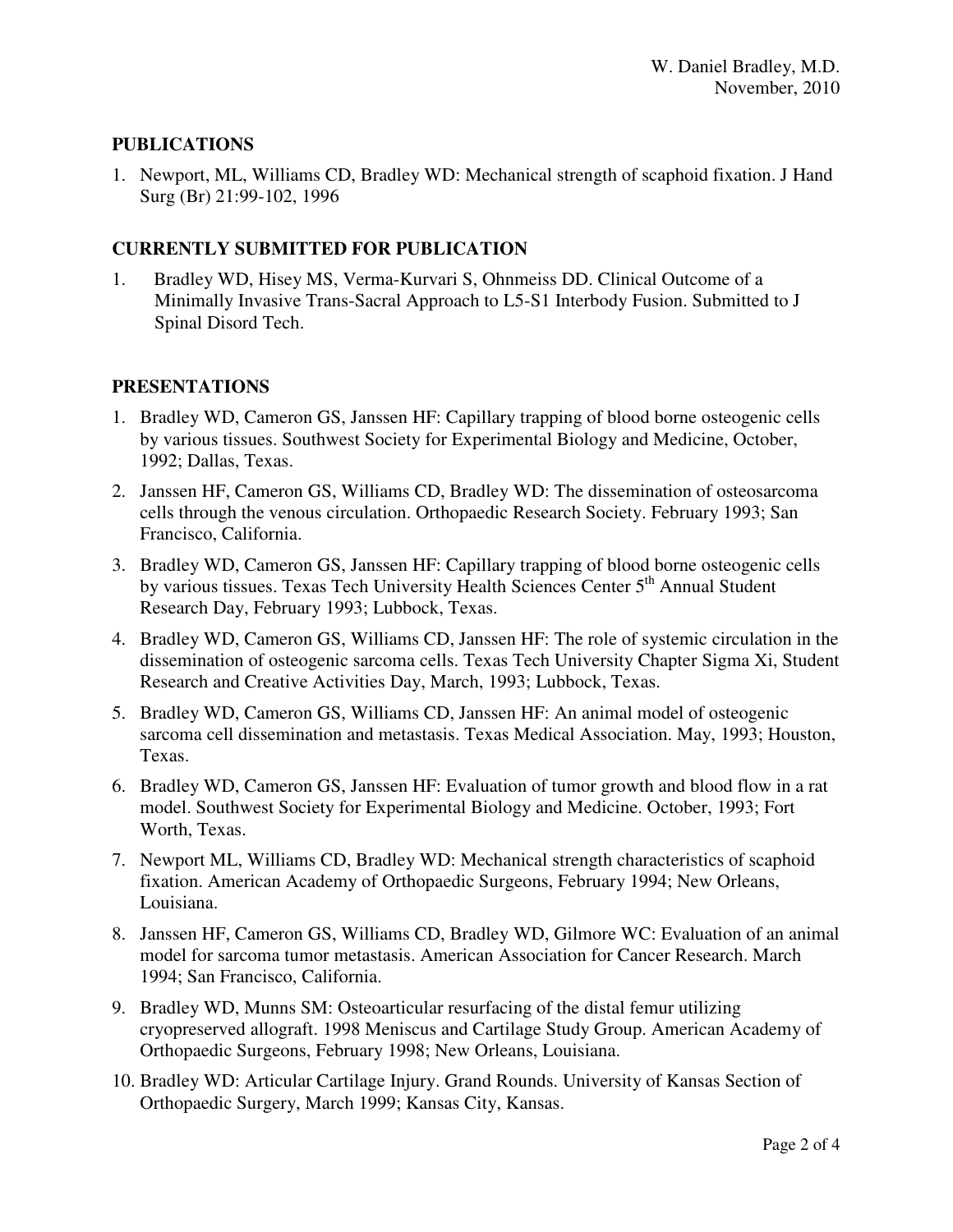- 11. Bradley WD, Munns SM: Osteoarticular resurfacing of the distal femur utilizing cryopreserved allograft. Mid-America Orthopaedic Association. April 1999; South Hampton, Bermuda.
- 12. Bradley WD, Munns SM: Osteoarticular resurfacing of the distal femur utilizing cryopreserved allograft. Arthroscopy Association of North America, April 1999; Vancouver, British Columbia.
- 13. Bradley WD, Munns SM: Osteoarticular resurfacing of the distal femur utilizing cryopreserved allograft. Kansas Orthopedic Society. September 1999; Wichita, Kansas.
- 14. Bradley WD: Diagnostic Evaluation: Imaging, Discography, Injections. Spine Care of the Injured Worker conference. June, 2002; Plano, Texas.
- 15. Bradley WD: Speaker/faculty at DePuy Minimally Invasive Spine Tutorial, November 2003; Phoenix, Arizona.
- 16. Bradley WD: Diagnostic Evaluation of the spine, spine care of the injured worker. Case Management Society of America Symposium, March, 2004; Irving, Texas.
- 17. Bradley WD: Diagnostic Evaluation: Imaging, Discography, and Injections. Case Management Society of America Symposium. March, 2004; Dallas, Texas.
- 18. Bradley WD: Biological Therapies. 3rd Trans Atlantic Spine Congress "Innovations in Spine Surgery". November, 2005; Dallas, Texas/Zurich, Switzerland.
- 19. Bradley D: Alternate approaches: AxiaLIF and XLIF Definition and Indications. Guiding Panel for Spine. December 2006; Jackson Hole, Wyoming.
- 20. Bradley D: Cervical Discs LDR Mobi-C and Others. Texas Spine Society. May, 2007; Austin, Texas.
- 21. Roush T, Bradley, WD, Hisey MS, Ohnmeiss DD: L5-S1 Interbody Fusion Using a Unique Trans-sacral Approach. International Meeting on Advanced Spinal Techniques (IMAST). July, 2007; Paradise, Bahamas.
- 22. Bradley WD: Minimally Invasive Fusion of L5-S1. Neuroscience Lecture Series. March, 2008; Plano, Texas.
- 23. Bradley W, Hisey M, Ohnmeiss D: Clinical Outcome of a Minimally Invasive Trans-Sacral Approach to L5-S1 Interbody Fusion. Society for Minimally Invasive Spine Surgery. October, 2009; Las Vegas, Nevada.
- 24. Raley T, Gertzen PC, Tobler WD, Aryan HE, Ames CP, Bradley WD: Long-Term Prospective Multi-Center Clinical Cohort Evaluation of the AxiaLIF® Procedure. Spine Arthroplasty Society. April, 2010; New Orleans, Louisiana.
- 25. Guyer RD, Shellock J, Kugler C, Hisey MS, Bradley WD, Ohnmeiss DD: Indirect Decompression of Lumbar Spondylolisthesis using Anterior Lumbar Interbody Fusion and Minimally Invasive Pedicle Screw Fixation. North American Spine Society. October, 2010; Orlando, Florida.
- 26. Shellock J, Guyer RD, Hisey MS, Bradley WD, Kugler C, Ohnmeiss DD: Indirect Decompression of Lumbar Spondylolisthesis using anterior lumbar interbody fusion and